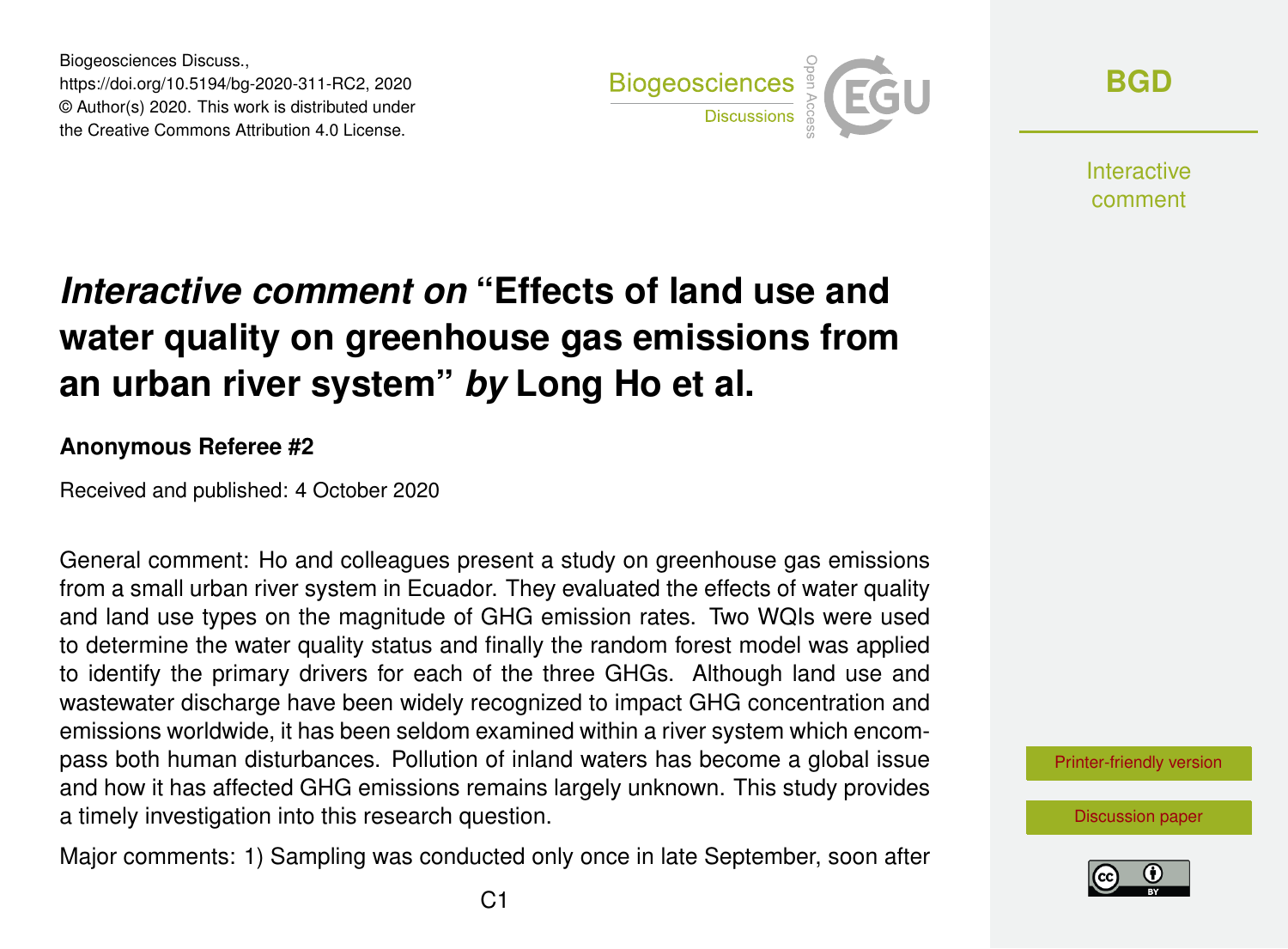the start of the rainy season. I am not implying that this sampling strategy is wrong, but it is risky to use this 5-d sampling results to estimate the annual GHG emission flux. Considering the seasonality in hydrology, the calculated annual fluxes might have high uncertainties and don't really reflect the actual annual fluxes (and seasonal variations). Because of the focus of this study is to examine the impacts of land use types and water quality categories on GHG emissions, I would recommend the authors remove the calculation of the annual GHG emission fluxes and related discussion from the text. Please also refer to my other comments on sampling in the specific comments below.

2) Because estimation of the GHG flux involves dissolved GHG concentration and the gas transfer velocity across the water-air interface. For flowing rivers, the gas transfer velocity is more affected by flow velocity rather than by wind speed. The authors need to think about the suitability of using wind as a proxy for estimating the turbulence. Also, compared with emission flux, personally I think the dissolved GHG concentrations would be more appropriate as an indicator to examine the effects of land use and water quality.

Specific comments (with line number, L): L35: The rivers themselves are not the major sources of GHGs. Instead, a large proportion of the GHGs is derived from terrestrial ecosystems. L37: This flux has been updated. See Drake et al., 2018. Limnology and Oceanography Letter, 3, 132-142. L51/52: Given the spatial heterogeneity of hydrology, geomorphology, climate, etc, it is natural to see a strong spatial variation of GHG emissions. This has been widely observed worldwide. L62: There are a number of WQIs available for water quality assessment (see Zotou et al., 2019. Environ Monit Assess, 505), I am not clear how the authors chose these two indices for this comparison. It seems the Canadian Council of Ministers of Environment (CCME) index is more appropriate and common in describing water quality. L74/75: Over what period are these mean climate characteristics calculated? Please specify. L78: Sum of the fiver tributaries is not equal to the total drainage area of the basin (223 km2). L83: I don't know how the sampling during the daytime can ensure the investigation of temporal

## **[BGD](https://bg.copernicus.org/preprints/)**

Interactive comment

[Printer-friendly version](https://bg.copernicus.org/preprints/bg-2020-311/bg-2020-311-RC2-print.pdf)

[Discussion paper](https://bg.copernicus.org/preprints/bg-2020-311)

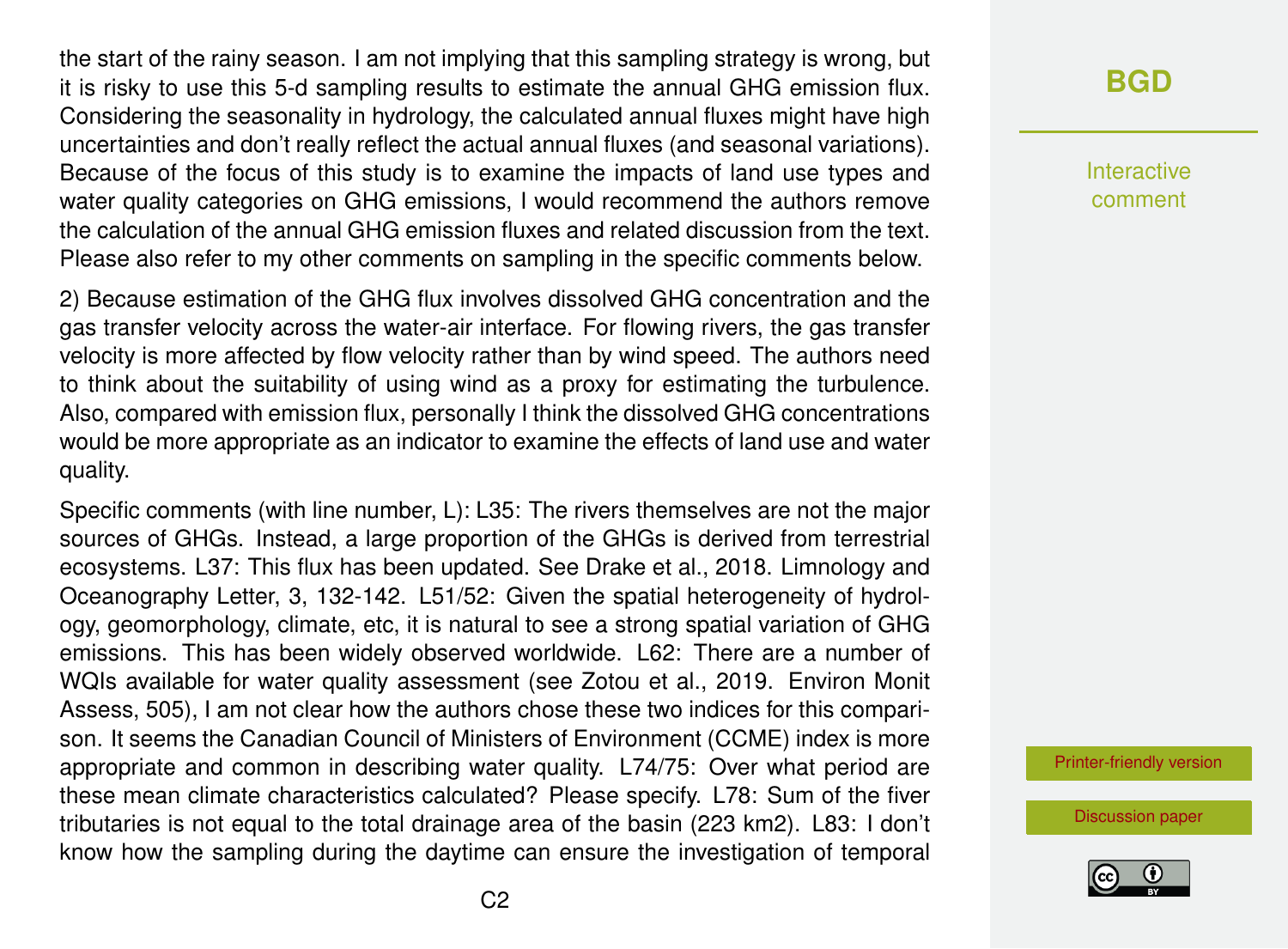effects. First, the sampling was only conducted during the daytime, thus the temporal effect of diel cycle cannot be detected. Second, the sampling was performed once only (soon after the start of the second rainy season of a year). Thus, the temporal effect of seasonal variation cannot be detected either. L101: how wide are the rivers? L120: Using the headspace equilibrium method to measure pCO2 with no consideration of alkalinity/DIC concentration is prone to errors and may lead to gross biases in the finally calculated pCO2 results. The authors can take a look on this recent open discussion (https://bg.copernicus.org/preprints/bg-2020-307/) and, if necessary, correct your calculations after headspace equilibration. L157: To calculate the total emissions of each river tributary, shouldn't it be based on the total stream surface area? I don't know how the total emission flux was calculated on the basis of total watershed area. If it is the total stream surface area used in the calculations, the authors need to elaborate on the details on the stream surface area estimation. L165: Holgerson and Raymond (2016) only looked at lakes (reservoirs), not at rivers and streams. Thus the results here are not directly comparable to Holgerson and Raymond (2016). L171: the authors need to justify why these two WQIs were used in this study. A brief justification will suffice. L222-225: how were these relative contributions calculated? Because the five tributary catchments have different catchment sizes, it is reasonable to observe a large contribution from the Tomebamba tributary because of its large catchment size. I don't think such comparison makes sense as it is not normalized by catchment area. In need, because almost all the sampling sites are located downstream near the catchment outlet, the calculated GHG emission fluxes are site-specific and don't really reflect the spatial variability of GHG emissions across the five tributaries or across the whole study area. L225-227: following my comment above, how was the spatial variation determined? By comparing the sites within each tributary catchment? This spatial variation is reasonably clear as the sites are located within different land use landscapes or with/without wastewater inputs. L230: The skewness was clearly caused the extremely high values. I am not sure if you should remove these outliers for this plotting. If the outliers are removed, the arithmetic means will be much lower. L263: this is a very good obser-

#### **[BGD](https://bg.copernicus.org/preprints/)**

Interactive comment

[Printer-friendly version](https://bg.copernicus.org/preprints/bg-2020-311/bg-2020-311-RC2-print.pdf)

[Discussion paper](https://bg.copernicus.org/preprints/bg-2020-311)